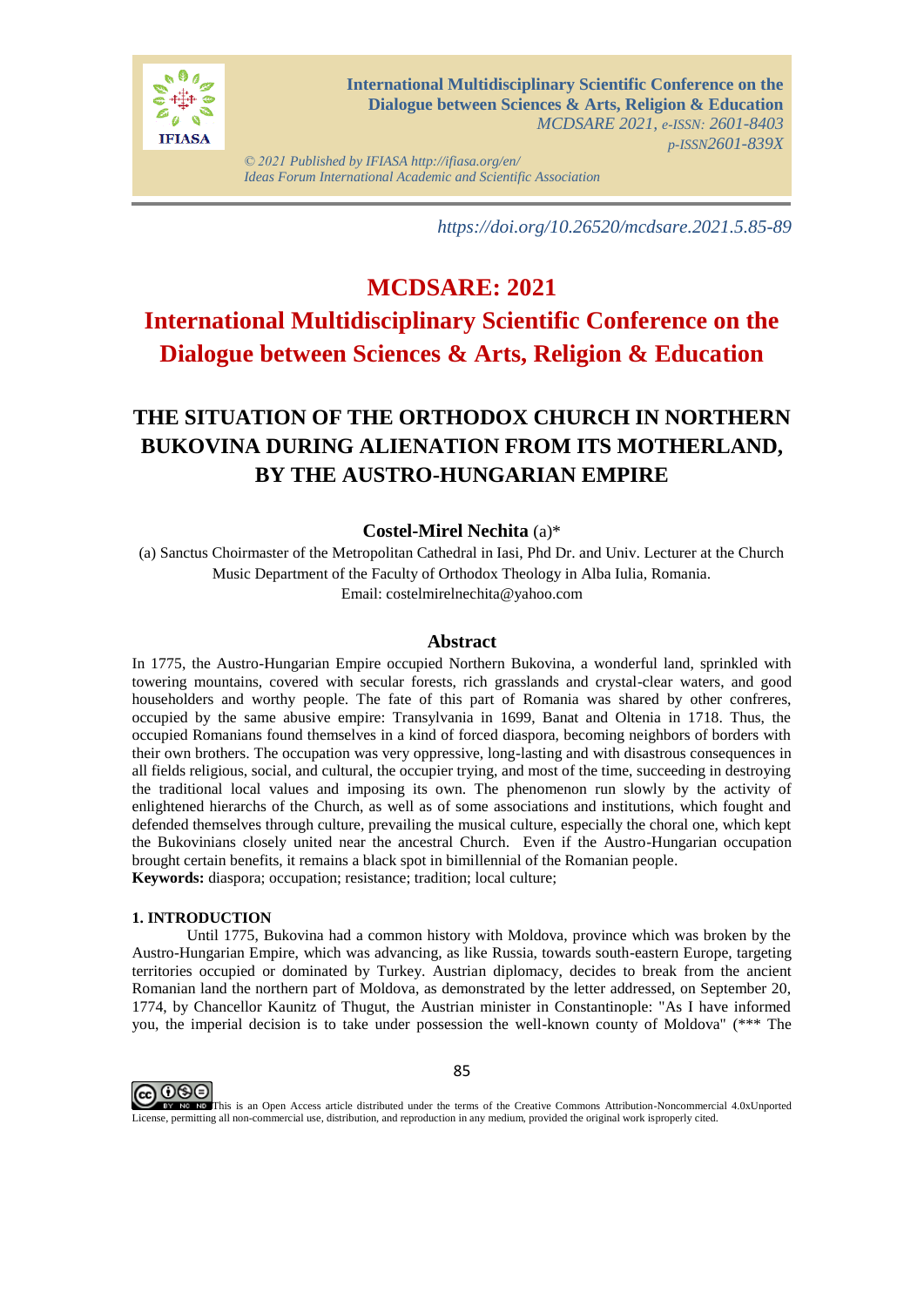Abduction of Bucovina as stated by authentic documents, Bucharest, 1875, p. 9), to create a direct link between Galitia and Transylvania.

On 1 October 1774, Tsarist troops evacuated the lands of Cernauti, Suceava and Campulung, then the Habsburg armies enter Moldova and occupy the northern part of it. On 7 May 1775, the Austro-Ottoman Convention was signed, in four points, by which was stating that north of Moldova, with its capital in Suceava and the grave of Stephen the Great, were part of the Habsburg Empire. (Nicolae Ciachir, From the History of Bukovina (1775-1944), Publishing House "Oscar Print", Bucharest, 1999, p. 41, from: Eudoxiu Hurmuzachi, Documents, VII, Bucharest, 1886, p. 277). The occupied territory equaled to 10,441 km2 and a population of 75,000 inhabitants, mostly romanians (P.S. Aurelian, Bucovina - economic description accompanied by a map, Bucharest, 1867, p. 15), including 225 villages and 3 cities: Cernauti, Siret and Suceava. With pain, the poet Mihai Eminescu, expressed at Putna the following words: "Extraordinary trespass, treacherous conspiracy, a business between a debauched woman and the Pashas from Byzantium, the sale of Bukovina will be an eternal stain... forever a pain for us. But we will not let this wound to close. With our own hands we will paint the icon of that time and the old strings, as much as we have left, we will refresh them in remembrance, so that our souls would not forget ..." (Mihai Eminescu, The Significance of the Putna Celebration, Bucharest, 1905. Excerpt from the speech given by Mihai Eminescu on the Putna celebrations from 1871, 400 years after his consecration).

In addition to Bukovina, the Habsburg Empire occupied other Romanian territories: Transylvania in 1699, Banat and Oltenia in 1718.

#### **2. THE STATE OF THE CHURCH IN BUKOVINA DURINGTHE FOREIGN OCCUPATION**

Until its stealing by the Austro-Hungarian Empire, Bukovina, as part of Moldova, had a wellconfigured and unitary church organization. From the occupation until 1918, when she returned to her homeland, she was pastored by several hierarchs, each with own merits and lacks, as we all have.

At the time of the occupation, Bishop Dosoftei Herescu (1750-1789) was pastoring the northern part of Bukovina, with the Bishopric of Radauti, "which included a number of villages beyond the Cordun, in Moldova". (Ion Nistor, History of the Church from Bukovina, "Septentrion" Publishing House, Radauti, 2003, p. 1, from: Nicolae Iorga, History of the Romanian Church, Valenii de Munte, 1908, vol. I, p. 89). During his time, based on the imperial decision dated of 12 December 1781, signed by King Joseph II, the episcopal residence was moved from Radauti to Cernauti, where there was no episcopal residence or cathedral church. Between 1783-1786 the bishopric was subordinated to the Serbian Orthodox Metropolis of Carlowitz. (Ion Nistor, 2003, p. 3-4).

In 1786 enter into force the new Regulation for the organization of the Orthodox Church in Bukovina, by which the diocese was divided, the number of parishes decreasing from 247 to 186. This Regulation also reduced the number of monasteries and hermitages, decreasing from 20 to 4: Putna, Sucevita, Dragomirna and Saint John the New from Suceava (as a hermitage of Dragomirna Monastery). (Ioan Caproşu, Old Metropolitan Cathedral of Suceava, Publishing House of Moldova and Suceava, Iasi, 1980, p . 46). This fact also led to a gradual decrease in the Romanian population and the rise of the Ukrainian population, facilitating many emigrations of German, Ruthenian, Slovak, Polish population. The estates of the monasteries were secularized and transformed into a "church fund" which was going to serve for the culture raising, but as the administration of the fund was held by the emperor, through his representatives, it was not used for Romanian purposes. (Petre P. Panaitescu, History of Romanians, Publishing House Didactic and Pedagogic, Bucharest, 1990, pp. 314-315).

Bishop Daniil Vlahovici (1789-1822), a Serb of origin, ordained at Karlowitz, was a stranger to the country and the people of his parishioners, called to the hierarchy as emperor, without being asked by any of the Romanian leaders. Before becoming a bishop, he was called to Bukovina, as director of the new clerical School of St. Ilie near Suceava, although his savvy was like that of a "village priest". (Ion Nistor, 2003, p. 29, from: S. Saghin, From the acts and documents regarding the Church history from Bukovina, in "Candela", XVI, 1897, p. 17).

As a bishop, he advised clerics to detach themselves from the people, establishing the principle of "bureaucracy" among clerics. At the same time, the ruthenian element was strengthened, and they gradually imposed their language in some churches, ritual books and even deacons and priests, a fault that falls largely on the negligence and lack of courage of Romanian priests.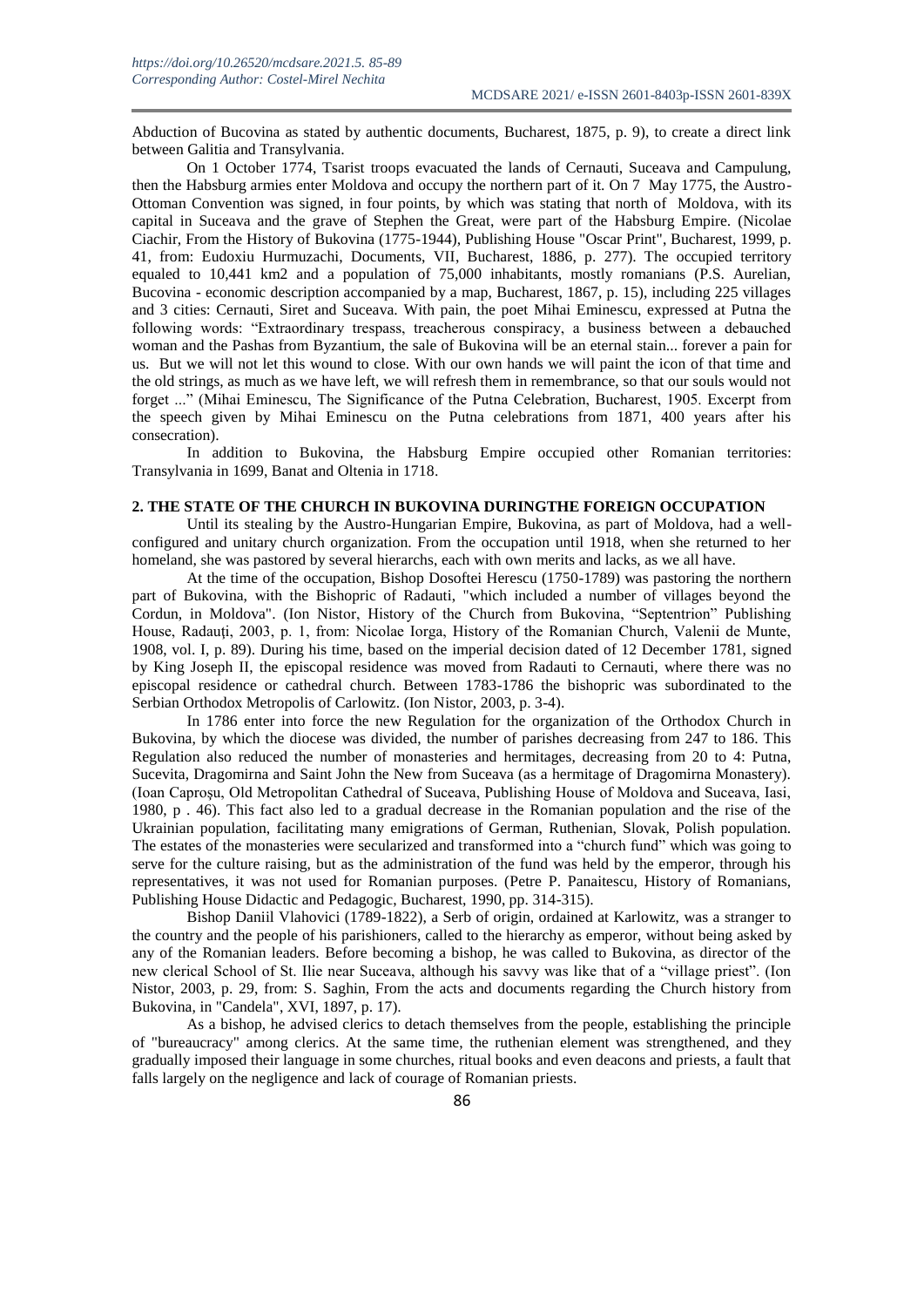Bishop Isaia Balosescu (1823-1834), came from an old Romanian family from Bukovina. During his pastorate, on 4 October 1827 in Cernauti were opened the courses of a theological Institute, following the model of the Putna Academy, where Bishop Isaiah graduated his studies. However, if at the Putna Academy the courses are taught in Romanian, at the new Theological Institute no theological discipline is taught in Romanian language. (Ion Nistor, 2003, p. 40). The teachers were recruited from among the priests who had studied at the Catholic institutes in Vienna and Lemberg. (Mircea Pacurariu, History of the Romanian Orthodox Church, vol. III, Publishing House of the Biblical and Mission Institute of Romanian Orthodox Church, 1994, p. 182).

Under the pastorate of Bishop Eugenie Hacman (1835-1873) "missing the necessary qualities of a hierarch, the Ruthenian element became stronger, the state's involvement in the life of the diocese turn out to be even more sensed, and Romanian schools were placed under state authority". (Bogdan Mihai-Nichitean, Metropolitan Silvestru Morariu-Andrievici of Bucovina, Suceava, 1973, p. 15).

Between 1844 and 1864, the Cathedral from Cernauti was built, which was consecrated on 5 of July 1864, the next day the foundation of the metropolitan palace was laid, which will be finalized in 1882. Following the Revolution of 1848, the Romanians from Bukovina acquired administrative autonomy, a provincial diet, a state of its own, a flag and a Coat of Arms on which was represented the aurochs's head of Moldova:

Becoming a dukedom, from 1849, Bukovina was directly subordinated to the government of Vienna, remaining in this situation until 15/28 November 1918, when it was united with Romania. By the royal resolution dated 23 January 1873, the diocese of Bukovina is raised to the rank of Archdiocese and Metropolis of Bukovina and Dalmatia, thus stopping the possibility of unification of all Romanians in the empire.

Teoctist Blajevici (1877-1879) was elected metropolitan in 1877. He was previously rector of the Clerical Seminary in Chernauti, then abbot of Dragomirna Monastery, consistorial assessor, general vicar, and chair archimandrite. He was one of the Bukovinian scholars who, before 1848, was engaged with the writing. He is the author of several works of spiritual guidance and schoolbooks. During his reign, in 1885, the royal tombs at Putna were officially opened (Ion Nistor, 2003, p. 109-110).

Few months after the death of Metropolitan Teoctist, archimandrite Silvestru Morariu-Andrievici (1880-1895) was named in the metropolitan seat, "father of the didactic literature in Bukovina" with the merit of "awarding to the Romanian primary school in Bukovina with the first reading books" (Bogdan Mihai-Nichitean, 1973, p. 32, from: George Tofan, Education in Bukovina, vol. II, Suceava, 1995, p. 393). He was ordained bishop on 6/18 April 1889 and installed on 27 April/ 9 May 1880 in Cernauti Cathedral. Since this year until 1890, were established in villages 36 Romanian schools. By a circular order dated of 29 July /10 August 1881, Metropolitan Silvestru Morariu-Andrievici inspires parents to send their children to school. Moreover, to his suggestion is set up the music society "Harmony". In 1882, together with the professors of the Faculty of Theology from Cernauti, he inaugurated the magazine "Candle". The monumental metropolitan palace, started in 1864 by Bishop Eugenie Hacman, was completed in 1882 by Metropolitan Silvestru Morariu Andrievici. In 1883 he laid the foundations of a printing house even in his residence, printing here a large part of his works. Being truly a good Romanian, the Austrians placed a ruthenian vicar next to the metropolitan, looking for to gradually "rutheneize" the Orthodox diocese in Bukovina. After Metropolitan Silvestru Morariu-Andrievici death, the metropolitan seat was entrusted to the old archimandrite and vicar general Arcadie Ciupercovici (1896-1901) who spoke Romanian, German and Ruthenian. He was abbot of Putna since 1862, during his time, in 1871, was celebrated the 400th anniversary of the consecration of the holy monastery. Under his pastorate, the Ruthenian element was strengthened again, and the interference of the governor of Bukovina in the affairs of the Church became more and more evident. (Ion Nistor, 2003, p. 135-141).

The last metropolitan of Bukovina, being under Austrian rule, was Vladimir Repta (1902-1924). He studied at top universities from Germany, after which he was a professor of the New Testament at the Theological Faculty in Cernauti, just from its establishment. He has been an assessor of urban schools in Cernauti for 20 years, helping them to improve. He was appointed bishop of Radauti by the decree dated of 30 November 1898, receiving the ordination on 17 January 1895 in Cernauti cathedral church. It was the first bishop ordination in this cathedral. On 17 October 1902, he was appointed archbishop and metropolitan of Bukovina and Dalmatia. Vladimir Repta fought for raising the cultural level of the priests in the diocese (Mircea Pacurariu, 1994, p. 191), and for the advancement of their archdiocese.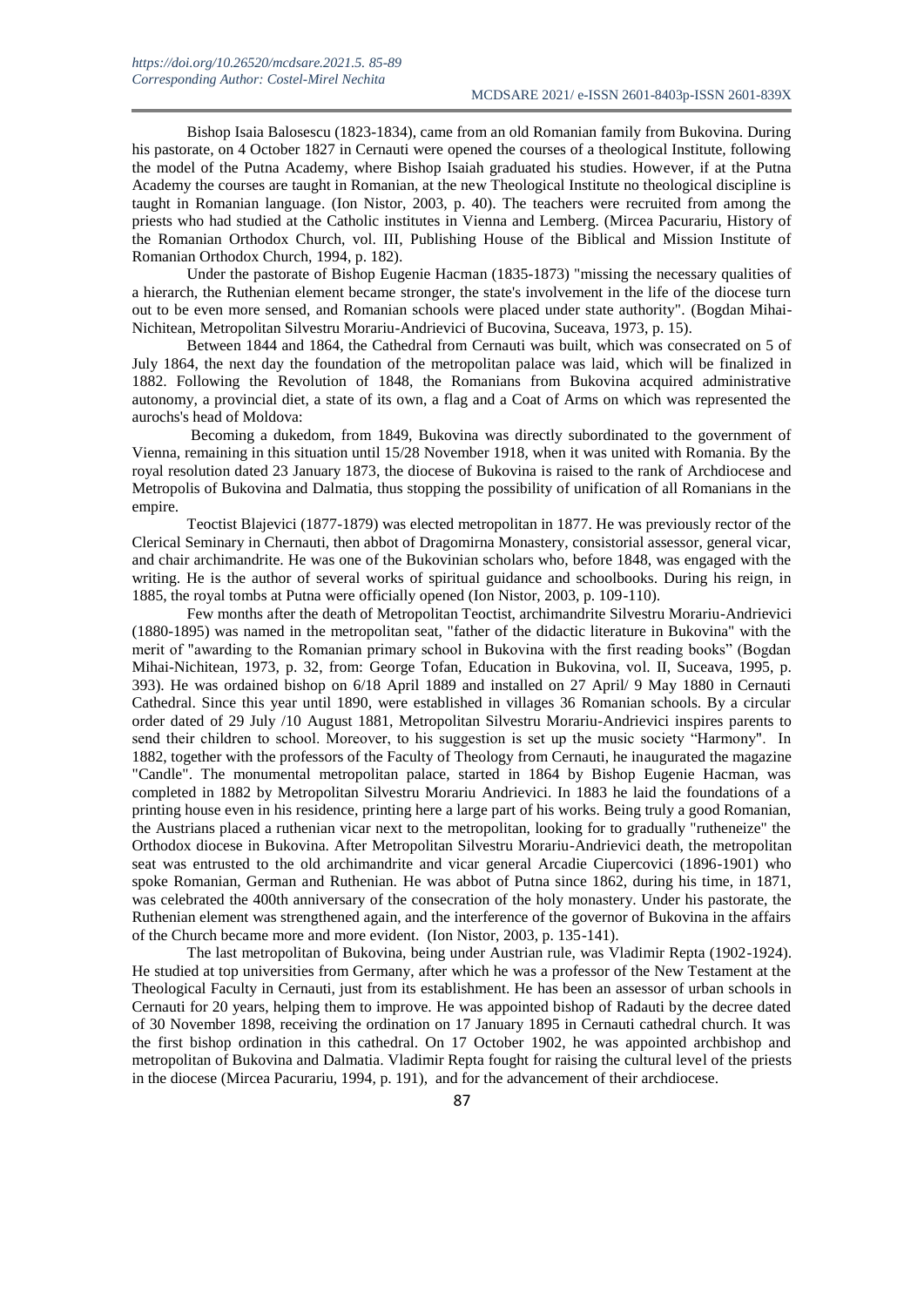#### **3. CONCLUSION**

Romanians in Bukovina survived the policy of denationalization, promoted by the Habsburg Empire, and through the activities of societies and cultural gatherings, subscribed to the efforts generated by emancipation through culture, an action led first by priests and teachers, and then by pupils and students from Bucovina. The situation was analyzed and treated in detail in a previous study. As unification in one state was not possible in those days, the people of Bukovina gathered under the flag of Romanian cultural unity, preparing together the act of 1918. And under foreign domination, music, with its universal language, represented a link between Romanians separated by borders. The repertoire of this period abounds in secular compositions, with the aim of promoting and defending the Romanian language, patriotic compositions, which encouraged the people in this fight and religious compositions, which kept bright the flame of hope, coming from faith. The attempt of the Austro-Hungarian Empire to annihilate the Romanian culture and tradition was thus hit by the resistance of the cultural societies and meetings, created to fight against this dangerous phenomenon, to uproot the culture and tradition of the Romanians from Bukovina. Many of these were created near the Church and at the initiative of enlightened hierarchs, who understood that the safest weapon to fight and defend against those who try to destroy your local culture is also culture.

Each cultural society established on the territory of Bukovina had in its composition a choir, which through its repertoire made known its dissatisfaction, but also the hopes of freedom and liberation from the oppressive yoke. The inexhaustible source of inspiration was the Romanian folklore, on which the great composers leaned, creating a real school of Romanian choral creation. The beginning was made by Ciprian Porumbescu and Alexandru Flechtenmacher, with "Baba Hârca", continuing with Gavriil Musicescu, Dimitrie G. Kiriac, Iacov Mureşanu or Gheorghe Dima..